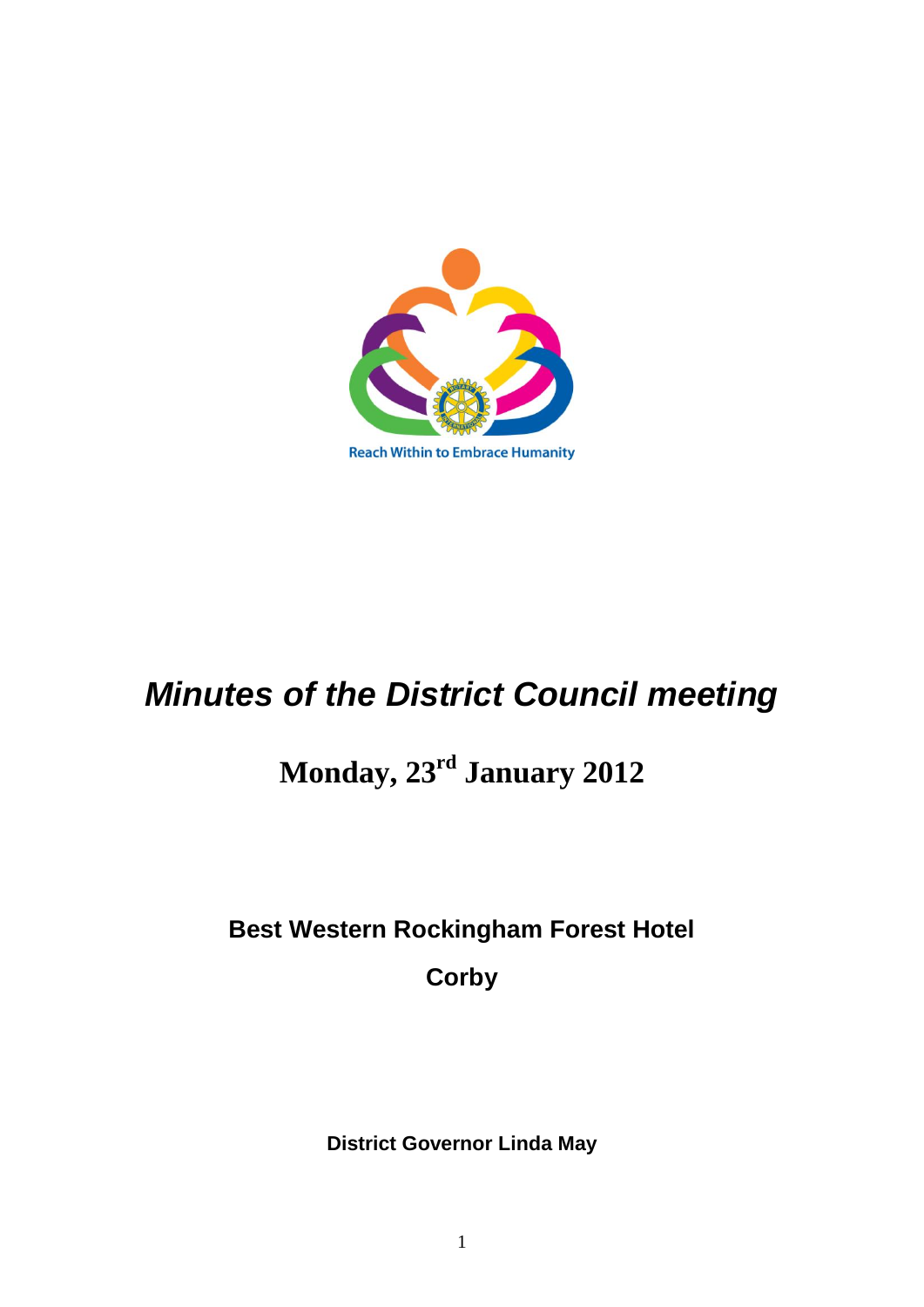#### **District Council Meeting, Monday 23 rd January 2012**

District Governor Linda May chaired the meeting which was held at the Best Western Rockingham Forest Hotel on Monday,  $23<sup>rd</sup>$  January 2012 commencing at 7.30 p.m.

There were 146 Rotarians present from 69 Clubs. (Area A 9; B 13; C 10; D 10; E 9; F 7 & G 11 clubs represented).

#### **C. 11/12. 35 Welcome and Apologies:**

The District Governor welcomed all who were present, in particular the PDGs and all those Rotarians attending their first Council meeting: all named were invited to stand and be recognised.

Apologies were received from:

**PDGs:** Ron Watson, Dan Connan, John Butcher, Terry Watts, Andrew Cowling, Ken McKellar & Paul Buyers **Officers**: David Brown (Protection), Bill Hill (Conference) & Colin Yarwood (Youth Exchange)

**Clubs**: Boston, Daventry Danetre, Market Bosworth, Oundle, Rushden Higham, Sleaford, Stamford Burghley & Wellingborough

#### **Individuals**:

Presidents - Malkiat Khinda, Margaret Dooley, Phil Norton, John Mumford, Alastair Wood, Clive Adkin & Bob Lymn,

Secretaries – Sue Roberts, Joyce Boddey, Chris Tiley, Adrian Harrison, Karen Kearns & John Hardaker

#### **C. 11/12. 36 Act of Remembrance:**

The District Governor named the following Rotarians known to have passed to higher service since the previous Council meeting. All present stood as a formal act of remembrance.

| Bryan Brittin (Thrapston & Raunds) | Brian Hepher (St Ives)               |
|------------------------------------|--------------------------------------|
| John Gammon (Ashby-de-la-Zouch)    | John Legg (Bedford)                  |
| Jonathon Shapland (Huntingdon)     | Frank Phillips (Market Harborough)   |
| Derek Windsor (The Deepings)       | Rev Stan Condon (Thrapston & Raunds) |

#### **C.11/12. 37 Minutes of the Previous Meeting:**

There were two corrections to the previous minutes:

C. 11/12. 17 Act of Remembrance – Alistair Cooke was a member of the Rotary Club of Loughborough

C. 11/12. 28 Rotary Foundation –the \$12,800 raised by four Northampton Clubs by their ascent of Kilimanjaro should read £12,931.21

Simon Adlam proposed the duly amended minutes of the Council meeting held on Thursday,  $27<sup>th</sup>$  October 2011 should be agreed as a true record. Seconded by DGN(E) Ken Billington and unanimously approved.

The minutes were signed by the District Governor.

#### **C. 11/12. 38 Matters Arising:**

There were no matters arising.

#### **C. 11/12. 39 District Governor's Report:**

The District Governor presented a trophy to the winner of the District Quiz to President Tom Green, Northampton West. Runners up were Boston with Kettering Huxloe in 3<sup>rd</sup> place. She congratulated the successful teams and thanked the organisers of this year's competition Robert Bracegirdle (Loughborough Beacon) and Eddie Pearson (Melton Aurora). Eddie had taken on the task of setting suitable questions in his  $1<sup>st</sup>$  year as a Rotarian. They are already planning next year's event and would like to be contacted with suggestions for suitable venues.

Robert Bracegirdle said the quiz had made a profit in excess of £400. The money will be given to Polio Eradication. The District Governor reminded Clubs applying for a Changemaker Award to have their completed applications to her by  $15<sup>th</sup>$  March 2012. Those applying for a Presidential Citation need to have their applications to her by  $6<sup>th</sup>$  April

2012. Details of both awards can be found on the RI website under "Awards for Clubs".

#### **C. 11/12. 40 The Future of R.I.B.I.**

The District Governor presented an overview of the proposed changes to the running of RIBI. Copies of her presentation will be sent out to Clubs by the District Secretary. A DVD presentation on the subject had been advised by RIBI as being available and be viewed on the RIBI website. Members are encouraged to respond with their views, directly to RIBI via the website, by  $31<sup>st</sup>$  January 2012.

PDG Neville Hackett (Oadby) thought the proposals to be too big, too rushed and in need of refinement, also next year's General Council didn't appear to be in agreement with it. He expressed concern that changes could adversely affect District 1070 and said some of the changes would need to be approved by the Council of Legislation.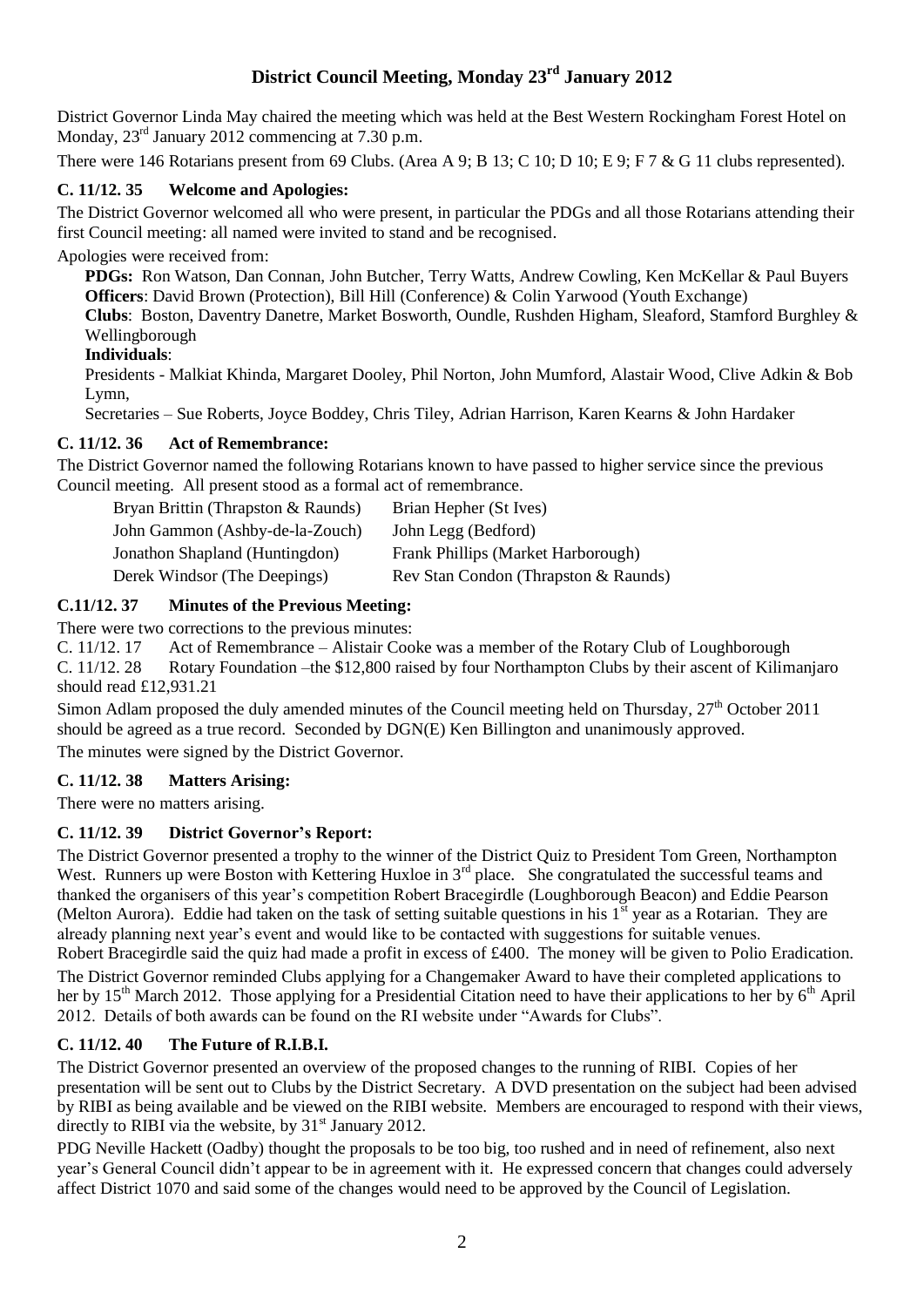The District Governor did not believe the running of our District would be affected. She thought it necessary to get on and make a start but acknowledged some of the changes would happen more slowly.

#### **C. 11/12. 41 District Secretary's Report:**

The District Secretary emphasised his concerns regarding the District Database, as detailed in his written report. To date the database is still suspended, effectively breaking the contract.

He stressed the need for Clubs to run their affairs correctly. A presentation on Club Governance will be made at PETS and he urged incoming Presidents to attend if possible. Invitations to Presidents Elect to attend PETS are in the baskets. He has started to receive photographs of Presidents 2012-13. All Presidents Elect have been asked by their respective Assistant Governors at Pre PETS meetings last year to let them have their photographs in a digital format, along with details of Club Officers. He asked those who have not yet responded, to do so as soon as possible.

Delegates at the previous District Council meeting voted to support propositions made by Holbeach to ensure a fairer representation of Clubs at RIBI Conferences. These were successful in the COL 2010 enactment, getting proxy voting accepted by RI for District Conferences. There has been considerable dialogue with RIBI over the past 6 months, including a visit by our District Governor, District Secretary and Colin Scott from Holbeach.

Colin, on behalf of the Club, has been continuing with his crusade despite frustrations. It has had an impact and we do have an assurance from RIBI that this year there will be electronic voting for voting delegates at Bournemouth and we are assured that there will be on-line voting at Harrogate in 2013.

Other issues have arisen so the District Secretary invited Colin to give a brief update. Colin explained that the Constitutions Committee has refused to accept the initial resolutions or to put them on the Agenda for the RIBI conference in April at Bournemoth. Following long negotiations with David Fowler the resolutions have been accepted, but not to include changes to Standing Orders. The positive result is that it can be passed by a simple majority (rather than two-thirds) but the negative aspect is that it will come at the end of a very full agenda. He emphasised that without proxy or on-line voting the massive proposed changes to RIBI could be approved with less than 25% of Clubs being able to vote.

The District Governor was pleased to report that, since Colin was last in communication, motions are to go to General Council regarding "voting in absentia".

The District Secretary has sent to all Clubs details of the District Officers for 2012/13 along with an invitation to apply for the position as editor of News & Events.

Vacancies also exist for Chair of Communications and a person to be responsible for Environmental matters.

H&S Officer John Steedman had nothing to add to his published report.

#### **C. 11/12. 42 District Treasurer's Report:**

**Adoption of the Examined Accounts for the year ended 30th June 2011** (previously circulated) Unfortunately examination of the accounts has not been finalised. Whilst appreciating, in accordance with Standing Orders, that they should be approved this month this item will be held over until the April Council meeting.

**District Budget for 2012-13 as proposed by the Finance Committee and approved by District Executive** To allow for longer discussion the District Governor asked Council to approve the suspension of Standing Orders in respect of time allowed. This was approved by a unanimous show of hands.

The District Treasurer explained that figures had been arrived at in consultation with budget holders, starting from a zero base. All budget holders were asked to review their activities rather than just 'doing the same as last year'. This was embraced by the New Generation team and resulted in significant savings in some areas.

Due to rises in fuel costs the RIBI mileage rate has increased from 24p last year to 29p currently and he had to use this current rate for the coming budget – resulting in a 21% increase in this area. The other major increases being the previously agreed £11 for Conference (subject to the conference committee being able to justify such costs, as detailed in their budget, as submitted) and the effect of reduced membership numbers.

PDG Roger May was concerned that the world class delivery of the New Generations team might be adversely affected by the move away from a budget giving a "global sum". The District Treasurer gave reassurance this would not be the case, there would be flexibility, but said looking at individual events had been an excellent starting point.

Bill Martindale (Sleaford Kesteven) was concerned that, despite a third less being spent on directories, the capitation per member was set to rise. He highlighted increases in AG expenses, Communications and Conference. The District Treasurer reiterated that figures for Conference had been voted on at a previous District Council meeting (although again it is stressed that the conference committee had to justify such costs as submitted). Travel costs when visiting Clubs are a major factor in AG expenses. Consideration has been given to delivering the same level of service as economically as possible. He added that, had membership not dropped from 2750 to 2670, capitation would in fact have been lower than last year.

Mike Rose (Grantham Kesteven) thought the budget should not be approved until figures for the previous Conference have been published. The District Treasurer said figures could be circulated shortly but Standing Orders state April.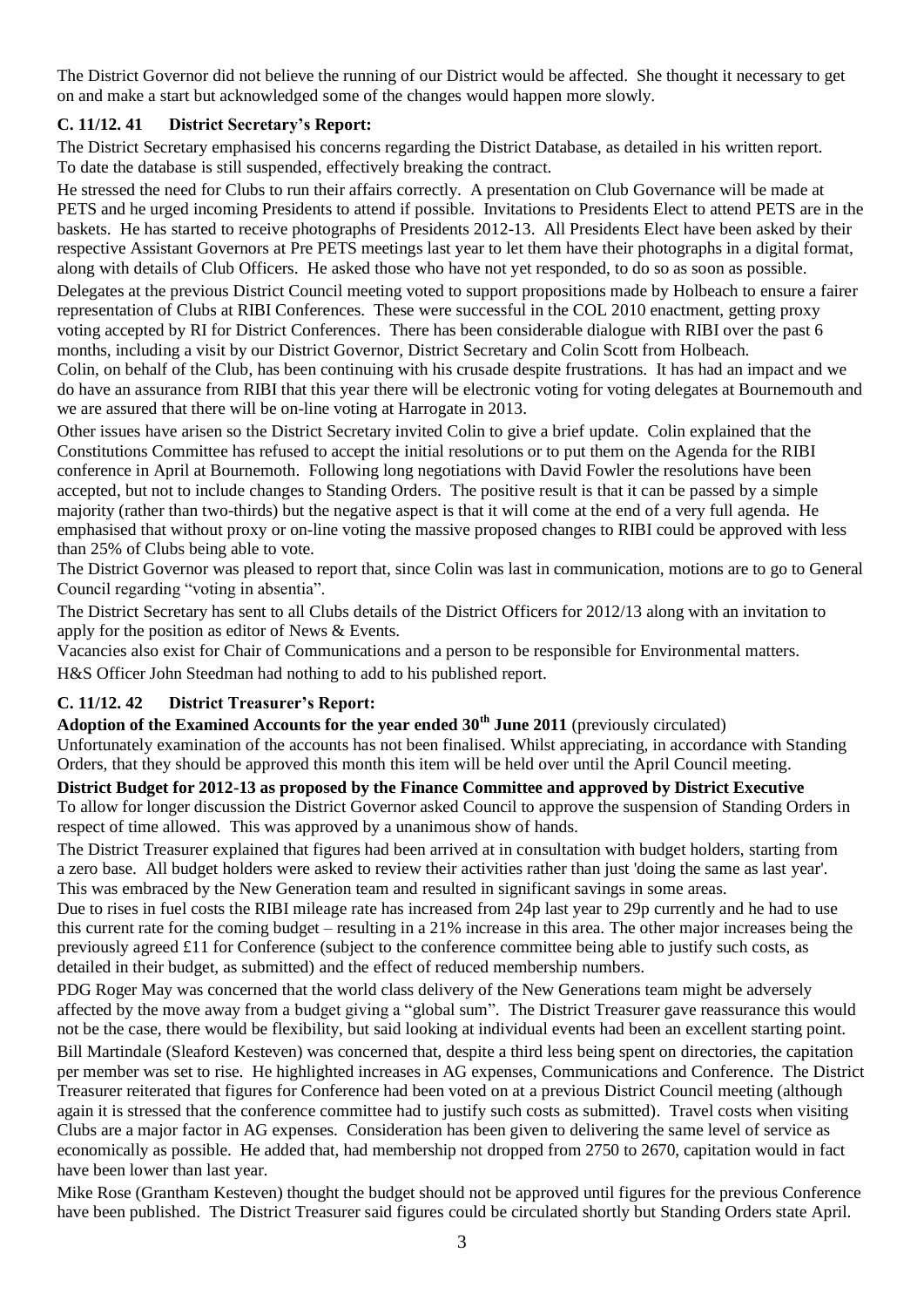The District Secretary said Southport appears to have made a profit but each venue is so different comparisons are meaningless.

Mike Rose also considered voting for the venue for Conference in 2014 (Item C11/12 .45) to be inappropriate when base costs for each venue have not been shown.

The District Secretary highlighted the difficulties budgeting so far ahead and added that capitation costs would in any case come under the new rules for 2014.

Conference Manager Neville Thompson stressed the need to have a Conference and said every effort is made to stage a quality event as cheaply as possible. He is happy to speak to Clubs about Conference budgets.

Peter Borner (Towcester) praised the huge amount of work that is done to produce excellent Conferences and urged Clubs to encourage members to attend. Fewer members attending resulted in increased costs. He asked for annotation to be provided in future giving detail to aid understanding of fixed and variable costs.

PDG Ken Parkin (Huntingdon) urged a return to unpaid speakers.

#### **PDG Tony Martin (Deepings) proposed the Budget for 2012-2013 be approved, seconded by Irvin Metcalf (Grantham) and accepted by a clear majority in a show of hands**.

Standing Orders were reinstated.

### **Accounts for the year to date up to 31st December 2011**

Savings of £1800 gained from publishing errors in the District Directory had been offset by reduced income from subscriptions as a result of the reduced membership as at the start of the current Rotary year. The main expenditure items occur in the second half of the year.

### **C. 11/12. 43 Matters referred to District Executive and now referred to District Council for approval:**

Confirmation of the revised dates of the District Council meetings 2012/13

#### **MEETINGS OF THE DISTRICT COUNCIL**

Best Western Rockingham Forest Hotel, Corby. NN17 2AE

| Day       | Date                          |
|-----------|-------------------------------|
| Thursday  | $5th$ July 2012               |
| Monday    | 22 <sup>nd</sup> October 2012 |
| Tuesday   | $29th$ January 2013           |
| Wednesday | $17th$ April 2013             |
| Monday    | $8th$ July 2013               |

The first 4 dates were approved by District Council on the  $27<sup>th</sup>$  October 2011. However, following representations from clubs, the District Executive have agreed to seek an alteration of the July 2013 date, from Wednesday the  $3<sup>rd</sup>$  July to Monday the 8<sup>th</sup> July 2013, this in agreement with the DGN (who will be DG for that date). Since the amended date is the  $2<sup>nd</sup>$  Monday in the month it allows new Presidents to attend their first club meeting of the Rotary year and attend District Council.

#### **Dates as above unanimously approved**.

#### **C. 11/12. 44 Assistant Governors' Reports**:

AG reports had been circulated prior to the meeting.

Garner Roberts (Area B) corrected an error in his report. The new venue for the prospective Loughborough club is to be The Boat House at Barrow on Soar (not The Riverside Inn).

Other Assistant Governors had nothing to add to their reports.

#### **C. 11/12. 45 Project Team Reports:**

Project Team reports had been circulated prior to the meeting.

The District Governor requested that **Item (g): Conference** should be considered first and, to allow sufficient discussion, asked Council to approve the suspension of Standing Orders in respect of time allowed. This was approved by a unanimous show of hands.

#### **g) Conference:**

- **1. Telford 2012:** Nothing to add
- **2. York 2013:** Nothing to add

#### **3. Date and Venue for 2014:**

Conference Manager Neville Thompson read through the `For' and `Against' (as previously circulated to all Clubs) and stated the hire costs for each of the four venues - Scarborough: £17,000 Leeds: £40,000 Bournemouth: £17,630 and Llandudno: £15,000.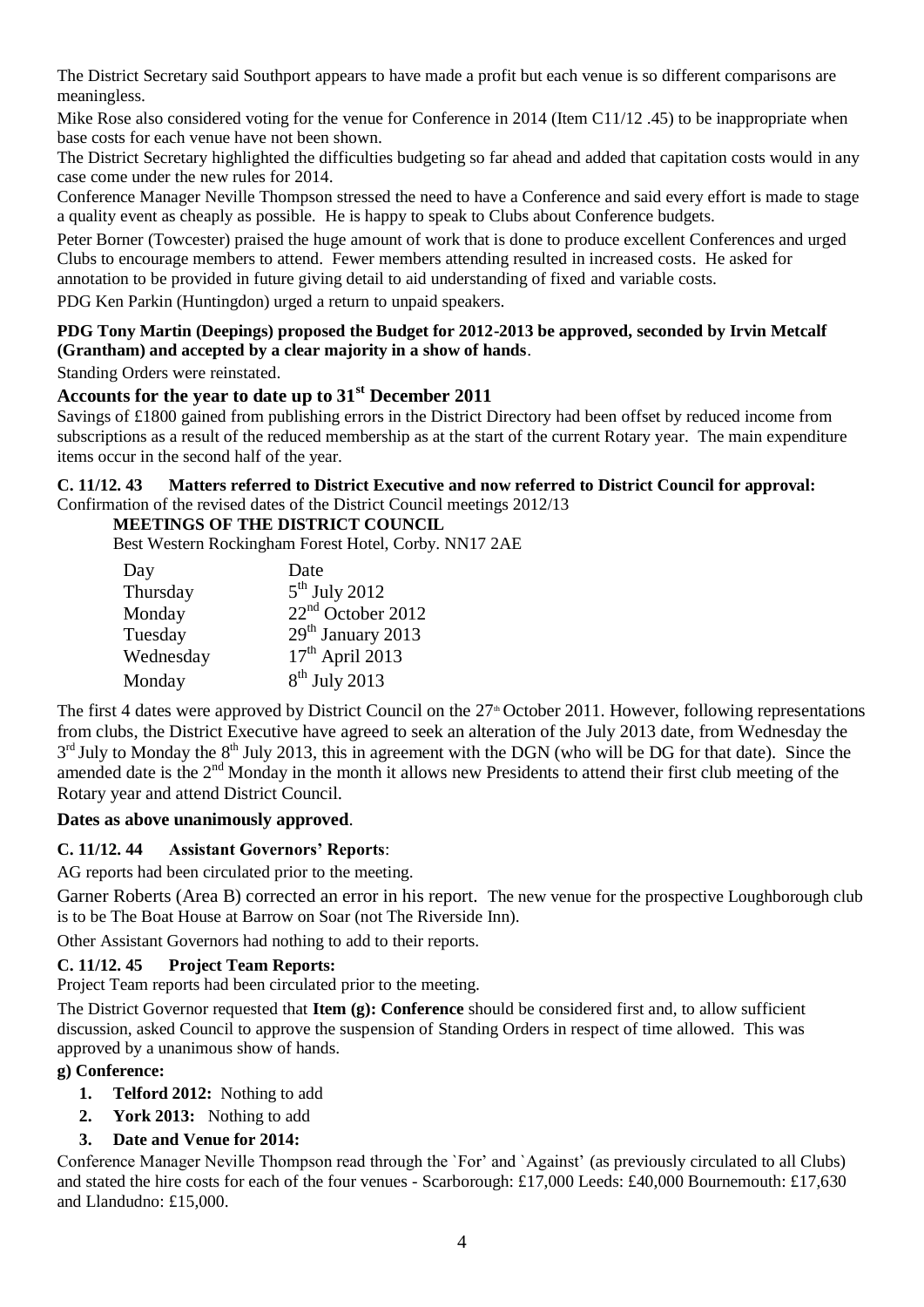DGN(E) Ken Billington thanked Neville for all his hard work and, when asked, revealed his preference for Scarborough as the venue for 2014.

Mike Rose (Grantham Kesteven) sought affirmation that the vote this evening was simply for choice of venue and date, figures at this stage being simply for guidance. This was confirmed.

Frank Kelly (Towcester) asked for the limit on numbers for guests at the gala dinner at Scarborough – 648 as in the circulated advice.

A paper ballot was conducted amongst delegates entitled to vote. Completed ballot papers were collected by the appointed Scutineers (PDG Dick Parsley and Alan Faulkner).

Standing Orders were reinstated.

The result of the vote (as announced later) was a clear majority for Scarborough:

#### **Scarborough: 101 votes Bournemouth: 35 votes Leeds: 6 votes Llandudno: 5 votes Spoilt papers: 7 Dates for Scarborough: 19th, 20th and 21st September 2014**

#### **4. Venues beyond 2014:**

The Conference Manager would like to receive suggestions for possible venues that are large enough and the DG in particular asked that the following previous successful venues be considered:

Torquay, Eastbourne and Southport

#### **a) International (inc. RFE):**

Since Roger Neuberg was on holiday in the Caribbean Mike Kingdon (Biggleswade Ivel) led the item "Showcasing the work of the District International Committee. Roger spoke to delegates live, on a "computer link". Members of the team gave interesting presentations featuring E-Ranger ambulances, Trade Aid (a District 1070 project), Mercy Ships and Friendship Exchange. Fifty Clubs have pledged to support the E-Ranger in Uganda project but £50,000 is needed in order to secure the global matching grant and it is hoped that with such Global and District matching Grants £125,000 can be raised.

IPDG Roger McDermott presented the trophy for an Outstanding International Project to Ken Billington in recognition of his leadership of the superb Trade Aid project undertaken by the Rotary Club of Grantham Kesteven. Ken accepted on behalf of his Club giving particular credit to John Asher who started this worldwide project.

In addition to the published report, Mike Kingdon announced that the Jaipur Limb Project is seeking to train a representative from District 1070. On 11<sup>th</sup> March there will be a conference at the Kings Court Hotel (close to the RIBI Headquarters).

#### **b) New Generations (Youth)**

Mary Whitehead reminded delegates that it is competition time and asked them to be aware of entry dates. All entries should be sent direct to the District organisers.

She thanked all Clubs who have entered Youth Speaks, which is taking place at the moment, and advised them to keep in touch with their teams, individual entrants, RYLA and YEX candidates to make sure they stay in the project or competition. As it has not been possible to update the 1070 website information on venues and dates for Young Musician are in the baskets.

Only three RYLA reservations received so far. Mary urged Clubs to register with PDG Andrew Cowling as soon as possible to make sure the course will run.

She also appealed for Clubs to consider any group or individual worthy of recognition for a Young Citizen award. Details of last year's entrants can be made available on request. Closing date for entries is 28<sup>th</sup> February.

Mary asked if any more Technology Tournaments are planned. She is aware of Huntingdon, Nene Valley and probably Biggleswade. She invited delegates to contact these Clubs for an invite to attend and see what goes on.

#### **c) Community and Vocational:**

Tony Robbs advised that the `Rotary Spring Clean' will start on  $12<sup>th</sup>$  March (the beginning of Climate Week) up to  $22<sup>nd</sup>$  April. Details are in the baskets. He reminded delegates that Rotarians need not undertake the clean up personally and suggested involving scout groups etc.

All entries for ComVoc competitions by end of March please.

Details on Kids Out are in the baskets. Simon Adlam (St Neots St Mary's) said this will be his last year organising Kids Out and invited a willing volunteer to shadow him to gain experience.

Tony reminded everyone that Community and Vocation at RI, RIBI and District will be split into two committees next year and invited anyone wishing to serve on either to contact him or Mary Whitehead.

#### **Support Team Reports:**

Support Team reports had been circulated prior to the meeting.